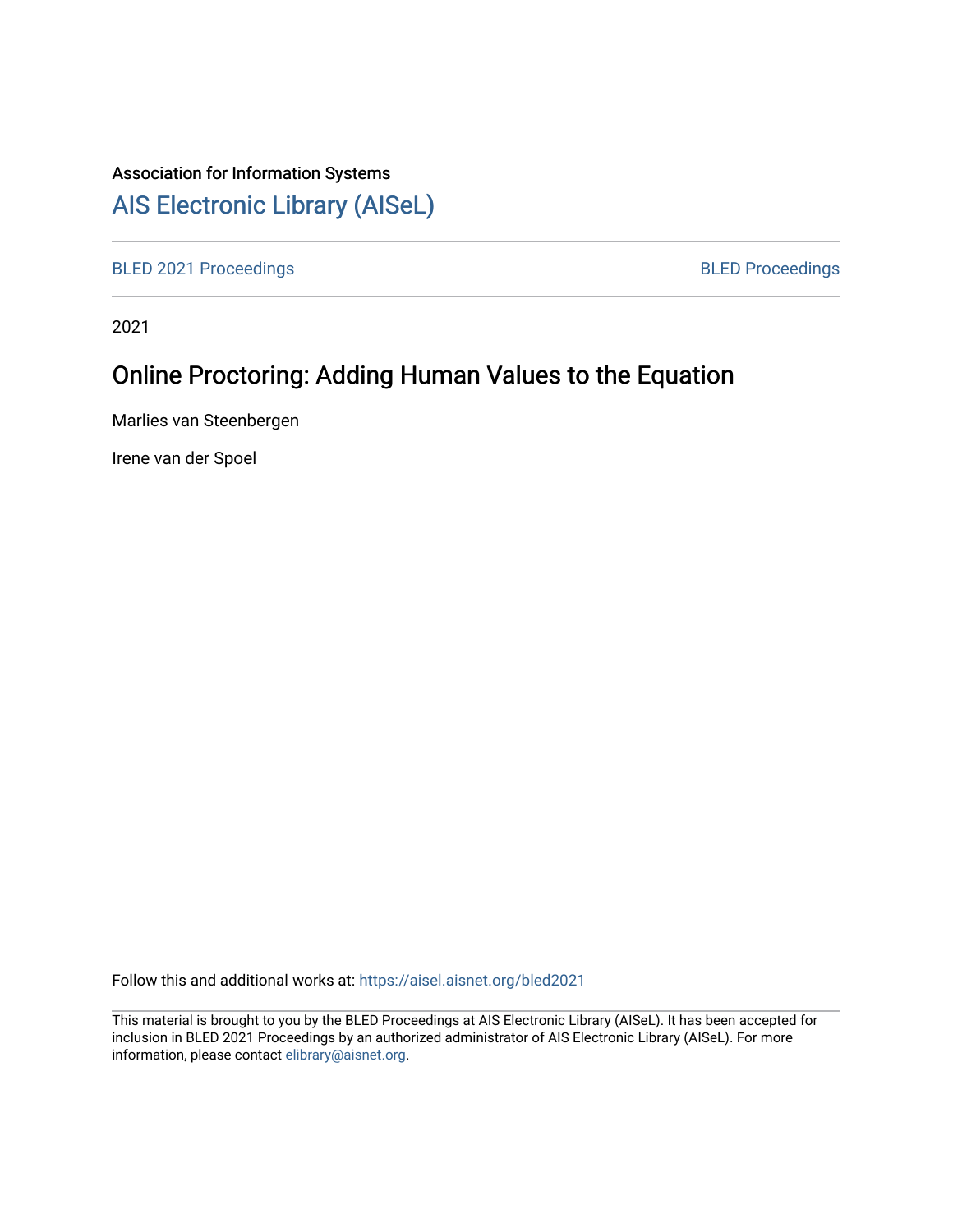## **ONLINE PROCTORING: ADDING HUMAN VALUES TO THE EQUATION**

#### MARLIES VAN STEENBERGEN & IRENE VAN DER SPOEL

HU University of Applied Sciences Utrecht, Research Centre for Learning and Innovation, Utrecht, The Netherlands; e-mail: marlies.vansteenbergen@hu.nl, irene.vanderspoel@hu.nl

**Abstract** The COVID-19 pandemic led to an accelerated implementation of digital solutions, such as online proctoring. In this paper we discuss how the use of an ethical matrix may influence the way in which digital solutions are applied. To initiate an ethical discussion, we conducted an online workshop with educators, examiners, controllers, and students to identify risks and opportunities of online proctoring for various stakeholders. We used the *Ethical Matrix* to structure the meeting. We compared the outcome of the workshop with the outcomes of a proctoring software pilot by examiners. We found that the two approaches led to complementary implementation criteria. The ethical session was less focused on making things work and more on transparency about conditions, processes, and rights. The ethical session also concentrated more on the values of all involved rather than on fraud detection effectiveness.

**Keywords:** ethical matrix, digital ethics, value sensitive design, digital implementation, human values



DOI https://doi.org/10.18690/978-961-286-485-9.21 ISBN 978-961-286-485-9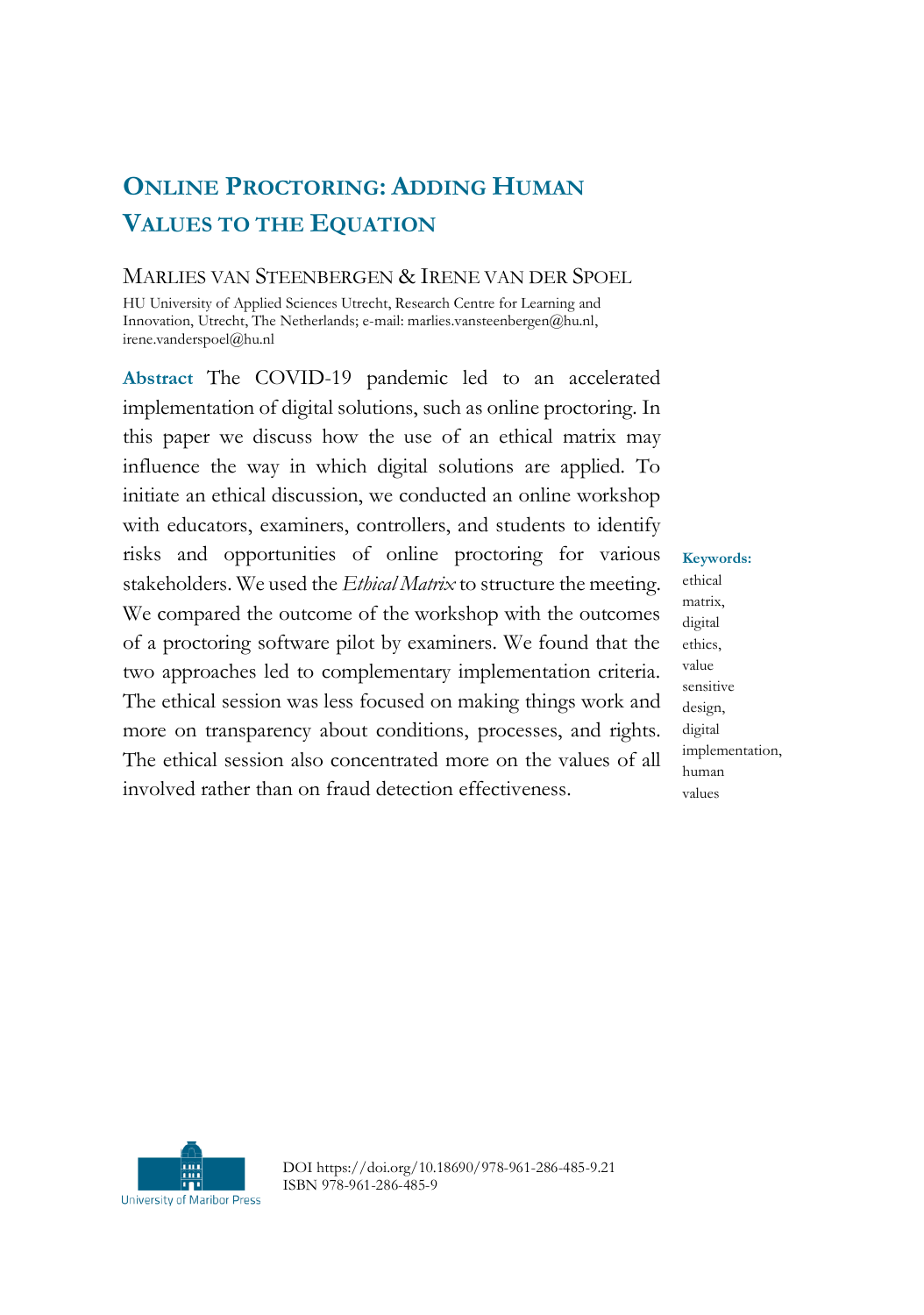#### **1 Introduction**

The COVID-19 pandemic has accelerated the already existing trend of increased digitalization in government, commerce, and education. Studies show, for instance, that within education the use of technology enhanced learning has jumped forward in 2020 (van der Spoel et al., 2020). Educational institutions feel pressed to introduce digital solutions such as online proctoring. Despite concerns regarding human values such as privacy, distributive justice, autonomy, well-being, reputation, and reliability, the pressure for fast action may be so strong that it carries with it the risk of unintended negative consequences or backfiring (Stibe & Cugelman, 2016) and ethical blindness (Palazzo et al., 2013). To mitigate this risk, it is important to integrate explicit ethical discussion in the design and implementation process (Van den Hoven, 2017). One tool to support this, is the ethical matrix (Mepham, 2000; van der Stappen & van Steenbergen, 2020). The ethical matrix is a tool that stimulates a closer look at potential risks and opportunities of digital innovations.

At the start of the first corona lockdown in March 2020, Dutch institutes of higher education were pressured to find alternative ways of taking exams. Having entire classes sit an exam in large halls under surveillance of a human proctor was no longer an option. Many courses turned to alternative ways of examination, such as having students write essays. But for some courses, the only viable option turned out to be taking the exam online, with the students sitting the exam from their homes, using their own devices. To prevent fraud during the exam, many institutions turned to online proctoring software. This involves recording the sitting and analysing the recordings afterwards for deviations that might indicate irregular behaviour. The use of this type of software immediately raised questions about privacy and potential unjust accusations. But other human values might be impacted as well.

In this paper we address the following research question: *How does the use of the ethical matrix influence the formulation of implementation criteria for proctoring software*? To answer this question, we conducted a case study concerning the implementation of online proctoring software to enable online examination. We carried out a pilot test with teachers evaluating the proctoring software in parallel with conducting a workshop with various stakeholders in which we applied the ethical matrix to the case of online proctoring software. From both the pilot and the workshop we collected implementation criteria, which we then compared.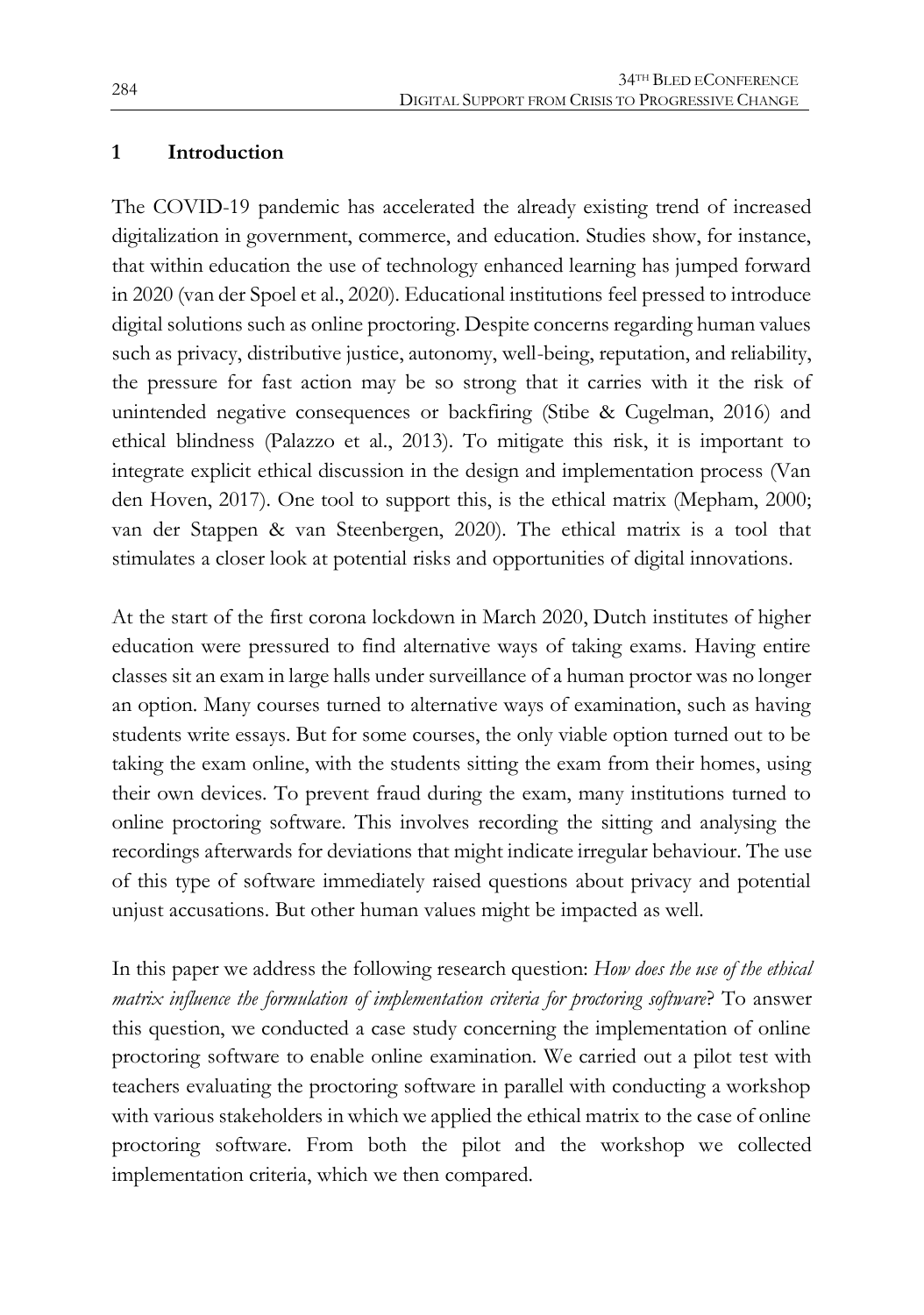After providing a theoretical background in the next section, we describe the research method we applied in this study in section 3. In section 4 we present and discuss our results, followed by conclusions in section 5.

## **2 Theoretical Background**

To integrate ethical consideration in the process of design and implementation of digital solutions, we combine the Value Sensitive Design approach (Friedman, Kahn & Borning 2006; Friedman & Hendry, 2019) with the ethical matrix (Mepham, 2000; Mepham et al., 2006; van der Stappen & van Steenbergen, 2020).

## **2.1 Value Sensitive Design**

Value Sensitive Design (VSD) originates from the nineties of the last century (Friedman & Hendry, 2019). It is "a theoretically grounded approach to the design of technology that accounts for human values in a principled and comprehensive manner throughout the design process" (Friedman, Kahn & Borning, 2006, p. 349). Human value is defined as "what is important to people in their lives, with a focus on ethics and morality (Friedman & Hendry, 2019, p. 4). In VSD not only the values of the actual users of a technological artefact are considered, but also the values of parties that may indirectly be impacted by the artefact. For example, bystanders, future generations, or individuals who cannot or will not use a service. The values of these stakeholders, as well as potential tensions between these values, are investigated from a conceptual, empirical, and technical perspective. At the conceptual level, the relevant stakeholders and values are identified and defined, based on existing literature and knowledge. At the empirical level, the actual perception of these values by the various types of stakeholders is studied by employing methods such as interviews, focus groups or experiments, leading to further elaboration of the values into norms. At the technical level, the values and norms are translated into technical design or implementation criteria or requirements. The three perspectives are iteratively employed. Over the years VSD has been applied to various domains, including the design of browsers (Friedman, Howe & Felten (2002), wind turbines and wind parks (Oosterlaken, 2015) and AI systems (Umbrello & van de Poel, 2021).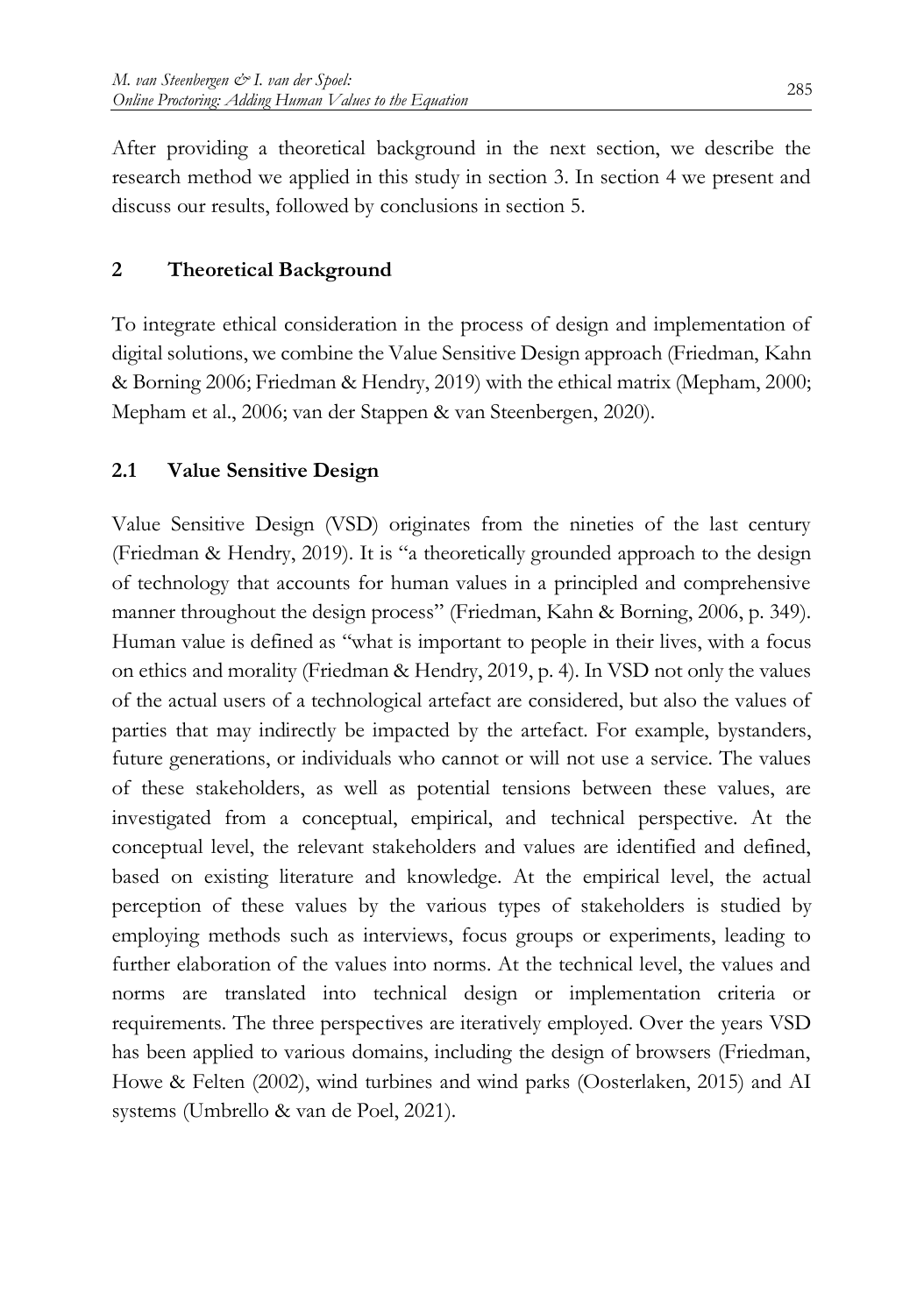In their overview of 20 years of VSD, Friedman & Hendry (2019) discuss 17 instruments and techniques that have been used over the years by various VSD projects. These techniques are either unique to VSD or existing techniques that were adapted to use in VSD. Friedman & Hendry indicate that the list is not exhaustive and that new or newly adapted techniques and instruments are likely to be added over time. They provide, among others, as heuristics for the VSD research and design process to seek an iterative and integrative approach during the entire design process, to use a variety of empirical values-elicitation methods and to continue to elicit stakeholder values throughout the design process as well as apply a value sensitive evaluation process through the deployment phase (Friedman & Hendry, 2019). The ethical matrix as used in this study is an existing instrument adapted to the design and implementation of digital solutions, that can span the entire design, implementation, and deployment process (van der Stappen & van Steenbergen, 2020).

## **2.2 Ethical matrix**

The ethical matrix originates from agriculture and was developed to support rational ethical evaluation of biotechnological innovations in agriculture and food production (Mepham, 2000; Mepham et al., 2006). It was developed to support nonethicists in discussing the ethical implications of biotechnical innovations. In the rows of the original matrix the relevant stakeholder groups in biotechnology are distinguished (producers, consumers, treated organisms and biota). The columns distinguish the three fundamental ethical principles of autonomy (deontology), fairness (Rawls) and well-being (utilitarianism). When a biotechnical innovation is under consideration, the ethical matrix is used to discuss the impact of the innovation regarding each of the principles on each of the stakeholders. This impact is captured in the cells of the matrix. Figure 1 presents the original ethical matrix.

The ethical matrix is developed for innovation in the food industry. Since its introduction it has been applied and adapted for various other fields (Vinnari, Vinnari & Kupsala, 2017; Schroeder & Palmer, 2003; (Kaiser, Millar, Thorstensen, & Tomkins, 2007; Kermisch & Depaus, 2018; Chatfield, 2018), among which digitalization in education (van der Stappen & van Steenbergen, 2020).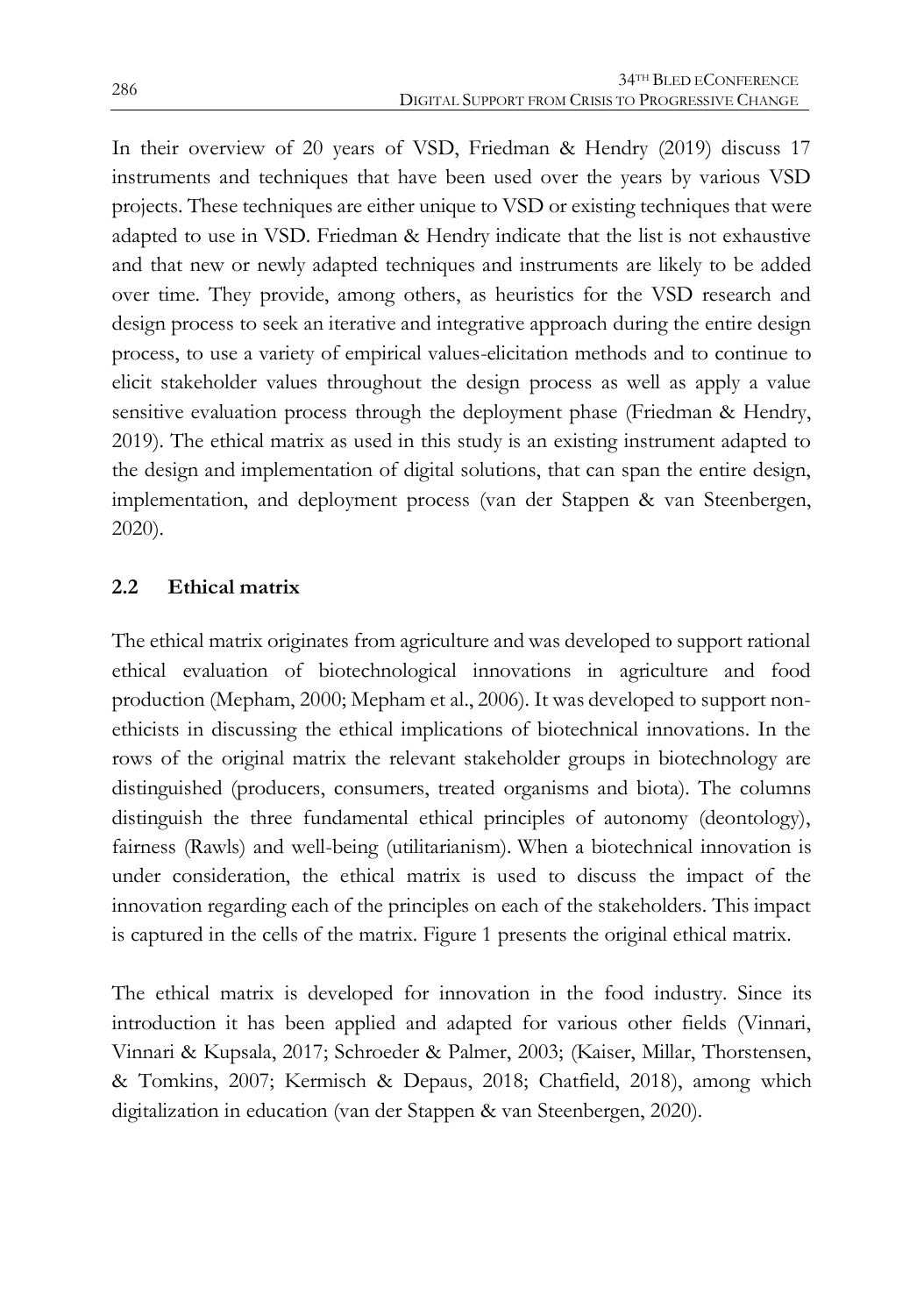| Respect for      | Wellbeing           | Autonomy            | <b>Fairness</b> |
|------------------|---------------------|---------------------|-----------------|
| <b>Producers</b> | Satisfactory income | Managerial freedom  | Fair trade laws |
|                  | and working         |                     |                 |
|                  | conditions          |                     |                 |
| <b>Consumers</b> | Safety and          | Choice              | Affordability   |
|                  | acceptability       |                     |                 |
| Treated          | Welfare             | Behavioural freedom | Intrinsic value |
| organisms        |                     |                     |                 |
| <b>Biota</b>     | Conservation        | Biodiversity        | Sustainability  |

#### **Figure 1: A generic ethical matrix example (Mepham et al., 2006)**

In our study we use the adapted version of the ethical matrix as described in van der Stappen & van Steenbergen (2020). In this adaptation the stakeholders are the direct and indirect stakeholders that are identified in the conceptual perspective of VSD. The ethical principles of the original are replaced by the values as conceptualized in VSD (fig.2). In the cells the potential positive and negative impact of the digital solution on the values of the stakeholders is recorded.

|                             | $<$ Value $>$              | $<$ Value $>$ | $\cdots$ |
|-----------------------------|----------------------------|---------------|----------|
| <stakeholder></stakeholder> | $\langle$ Impact $\rangle$ |               |          |
| <stakeholder></stakeholder> |                            |               |          |
| $\cdots$                    |                            |               |          |

#### **Figure 2: VSD-adapted ethical matrix for digital innovation (van der Stappen & van Steenbergen, 2020)**

This version of the ethical matrix can be used to structure and capture a discussion among stakeholders about the potential positive and negative impacts of an intended digital innovation. Examples of its use in this manner are the design of an App supporting students performing preventive health checks (van der Stappen & van Steenbergen, 2020; van Steenbergen et al., 2019) and the design of an App supporting internship coaching to students (van der Stappen & van Steenbergen, 2020).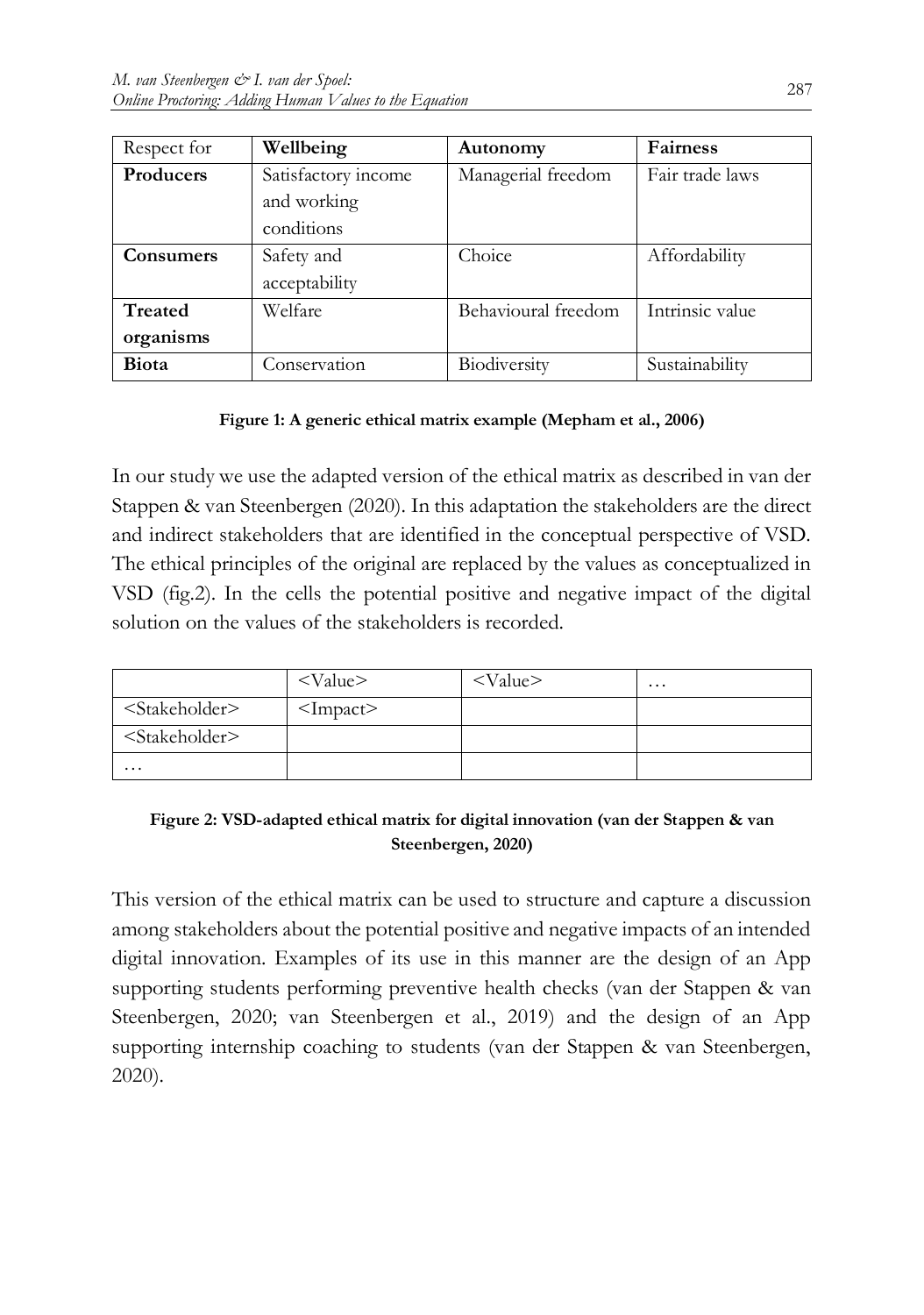#### **3 Research Method**

To investigate whether the use of the ethical matrix contributes to more value-driven implementation decisions, we conducted a case study at an institution of higher education. The case study concerned the implementation of online proctoring software to enable online examination. The proctoring software concerned makes recordings of the exam sitting of students at home through a webcam and by recording keystrokes. Before starting the exam, the student can be asked to turn her camera around to show the room in which she is taking the exam. During the exam, the software records the students' screens, as well as the students themselves. The images and recordings of the sitting are analysed by an AI algorithm. Any divergent behaviour is reported for further inspection by the examiner. For this to work, the students must install a specific web browser as well as an online proctoring plug-in.

Before implementing the selected online proctoring software, a pilot was conducted with 24 participants (20 teachers, 2 IT professionals, 2 members of the exam committee) who conducted an exam using the proctoring software. The aim of the pilot was to test the usability and effectiveness of the software. Each of the participants answered 12 questions. These included an overall grade for the software, any problems experienced by the participants and the degree of usability and effectiveness the participants attributed to the software. The results of the pilot were translated into implementation criteria which were categorized into requirements, advice, and considerations.

To initiate an ethical discussion about the use of online proctoring and to create awareness about potential undesired consequences, an online workshop was conducted with 10 participants (1 teacher, 1 member of the exam committee, 2 IT professionals, 1 education logistics employee, 1 Digital Learning Environment manager, 2 privacy officers, 2 students). The workshop was led by one of the authors. The aim of the workshop was to identify risks and opportunities of online proctoring for various stakeholders. The ethical matrix was used to structure the discussion. The workshop started with an ethical matrix that already contained the main stakeholders and values. These were identified from literature and earlier discussions with experts (conceptual perspective of VSD). As starting point for the stakeholders, we identified the primary people involved in the processes of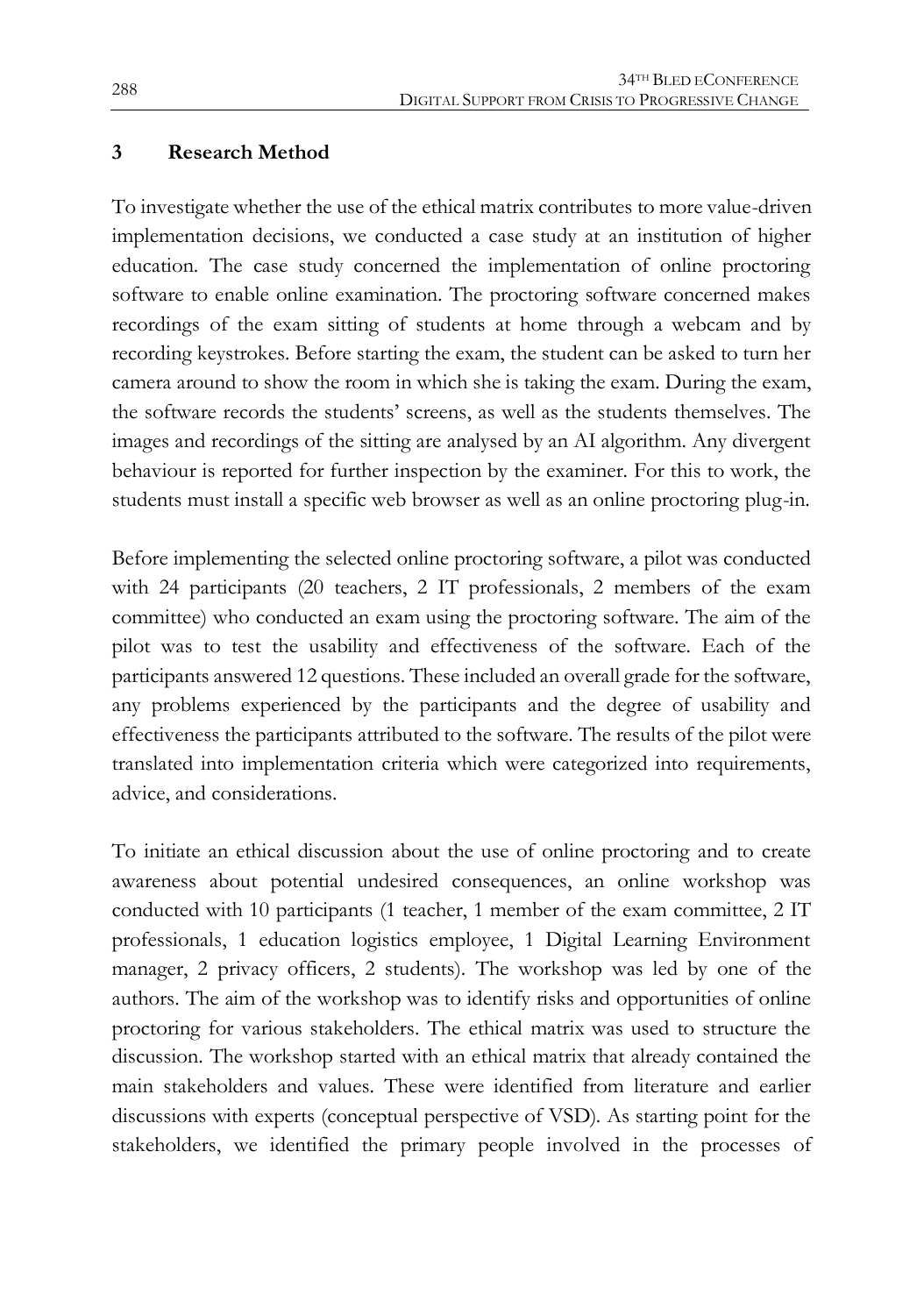preparing, conducting, and evaluating examinations, both on site (as done before the pandemic) and online using the online proctoring software.

The values were selected from lists of values relevant to digitalization (Friedman, Kahn & Borning, 2006; Royakkers et al., 2018), which were compared to views expressed in online posts and publications about the use of online proctoring. The values thus extracted were discussed with IT experts, a teacher, and a student from a different institute of higher education. In the workshop the stakeholders and values identified were validated and the potential impact of the online proctoring software on the identified values for the identified stakeholders was discussed. This was done via identifying potential harms and benefits of using the proctoring software. After the workshop, the results were laid down in a report which was validated by the participants. After validation by the participants, the authors translated the results into implementation criteria. These criteria, too, were categorized into requirements, advice, and considerations.

The implementation criteria of both the pilot and the workshop were combined into one list of 39 criteria. From the list four types of criteria emerged: criteria concerned with facilitation (4), instruction and procedures (22), fraud and reputation (10) and logistics  $(3)$ .

To analyse the contribution of the ethical matrix, we compared the criteria that resulted from the workshop with the criteria that resulted from the pilot.

## **4 Results**

The average grade given by the pilot participants to the proctoring software was a 7. Problems reported concerned mainly technical problems with installing the required browser or plug-in. Most of the participants concluded that use of the software would be feasible, if necessary, though a few participants doubted its usefulness to detect all fraud. One participant expressed concerns about privacy and other ethical considerations. Based on the pilot 17 implementation criteria were formulated.

In the ethical workshop we started with a matrix containing the stakeholders student, examiner, surveillant, educational institute, programme manager and IT department and the values equality, well-being, reputation, autonomy, privacy, sustainability, and trustworthiness. In the workshop the stakeholder of housemate was added, while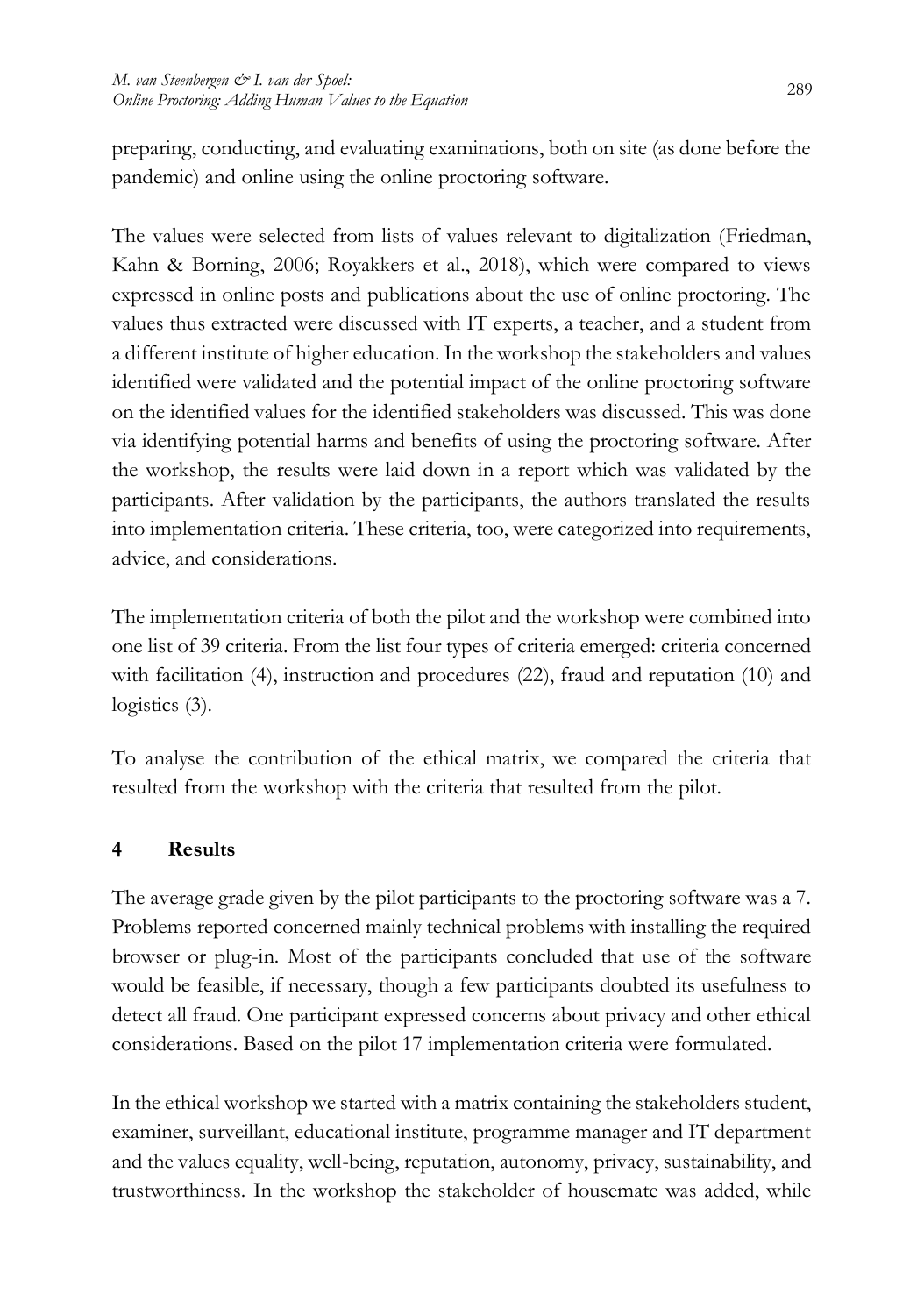the value of sustainability did not generate response from the participants and was subsequently removed from the matrix. Table 1 contains descriptions of the values as well as examples of impact on one type of stakeholder, the student. In a similar manner impacts on the other stakeholders were formulated.

| Value           | Description                        | Potential impact on student      |
|-----------------|------------------------------------|----------------------------------|
|                 |                                    | (examples)                       |
| Equality        | Equal opportunity to               | Differences in housing, physical |
|                 | successfully complete the exam     | disabilities, differences in     |
|                 |                                    | available internet connection or |
|                 |                                    | hardware.                        |
| Well-being      | Material and immaterial            | Unease or stress from being      |
|                 | contentment                        | observed and recorded, wornes    |
|                 |                                    | about identification             |
|                 |                                    | requirements                     |
| Reputation      | How one is regarded by others      | Unjust accusation of fraud       |
| Autonomy        | The degree to which persons        | Uncertainty about consequences   |
|                 | can make their own choices in      | of refusing online proctoring,   |
|                 | line with their being              | mandatory installation of        |
|                 |                                    | specific software                |
| Privacy         | The right to keep certain parts    | Exposure of personal living      |
|                 | of ones live (such as ideas, data, | sphere, risk of data breach      |
|                 | or personal circumstances) to      |                                  |
|                 | oneself                            |                                  |
| Trustworthiness | The value of the exam result,      | Fear of exam result being        |
|                 | the reliability of the proctoring  | considered less trustworthy by   |
|                 |                                    | outside world, lack of trust in  |
|                 |                                    | fraud detection process          |

**Table 1: Values impacted by online proctoring software**

Based on the workshop, 25 implementation criteria were formulated to mitigate the potential negative impacts.

We divided the criteria from both sources into three categories: requirements, advice, and considerations. Requirements are criteria that are considered hard prerequisites for implementation. They are not negotiable. Advice includes criteria that are strongly recommended, but not mandatory to proceeding. Considerations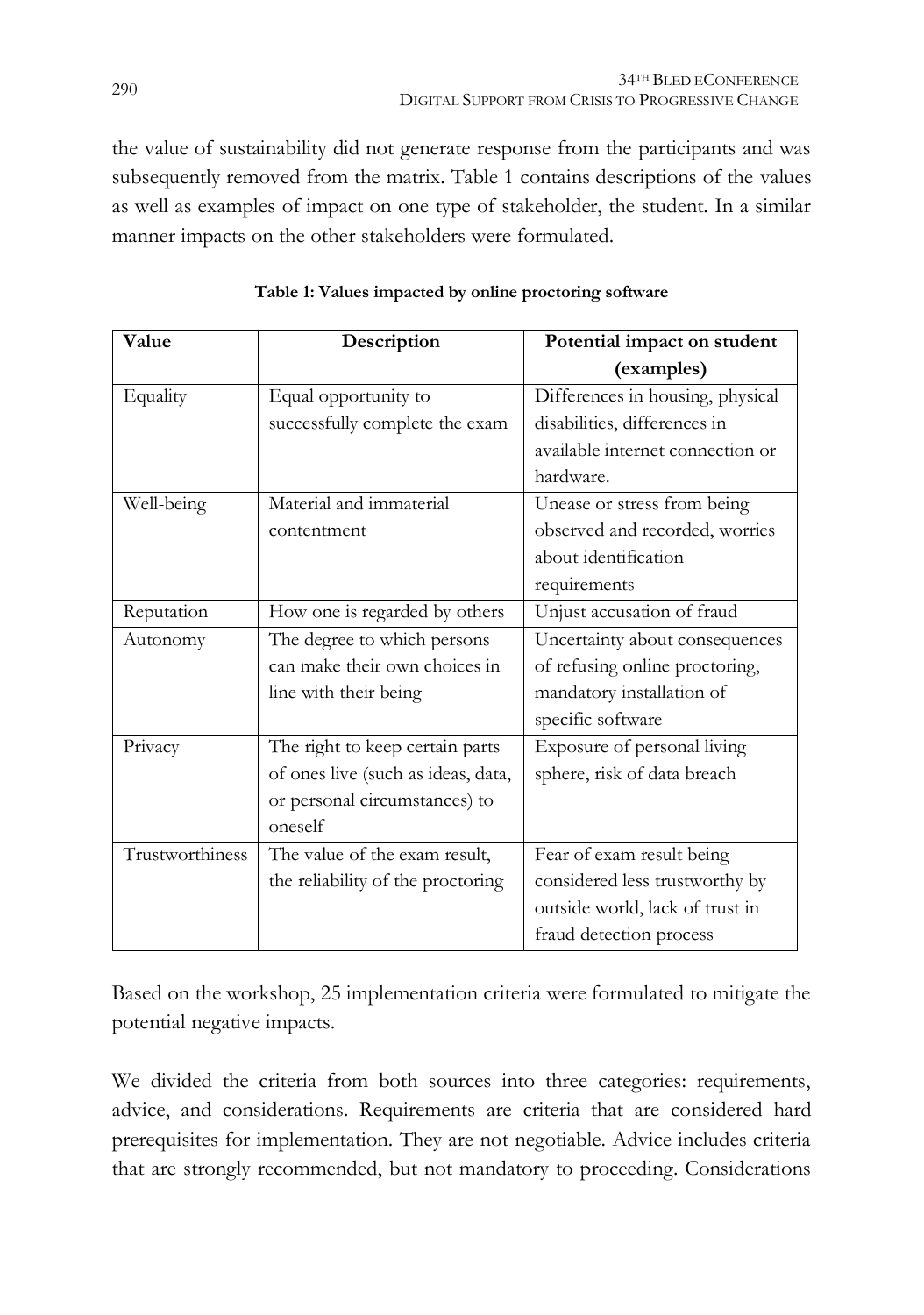are criteria that are considered beneficial but are left to the implementation project to decide on. Examples of each category, one originating from the ethical matrix workshop and one originating from the pilot can be found in Table 2.

| Type          | Criterium                                         | Source         |
|---------------|---------------------------------------------------|----------------|
| Requirement   | Students are given explicit and clear             | Pilot          |
|               | instructions for installing all required software |                |
| Requirement   | Students without suitable hardware (laptop)       | Ethical matrix |
|               | are provided with a laptop by the institute       |                |
| Advice        | Have students check all equipment                 | Pilot          |
|               | beforehand                                        |                |
| Advice        | Think about how to support examiners who          | Ethical matrix |
|               | also need to act as surveillant, because of an    |                |
|               | expected increase in workload                     |                |
| Consideration | Concerns are about the privacy aspects of the     | Pilot          |
|               | mandatory browser                                 |                |
| Consideration | The reputation of students may be damaged if      | Ethical matrix |
|               | they are unjustly accused of fraud and records    |                |
|               | of the accusation are kept.                       |                |

|  | Table 2: Examples of implementation criteria |
|--|----------------------------------------------|
|--|----------------------------------------------|

We categorized the criteria into four categories: criteria concerned with facilitation, with instruction and procedures, with fraud and reputation, and with logistics. Table 3 shows the distribution of criteria from the two sources over the categories.

|  | Table 3: Distribution of criteria over categories |
|--|---------------------------------------------------|
|--|---------------------------------------------------|

| Category                   | Number of criteria | Number of criteria<br>from workshop |
|----------------------------|--------------------|-------------------------------------|
|                            | from pilot         |                                     |
| Facilitation               |                    |                                     |
| Instruction and procedures |                    |                                     |
| Fraud and reputation       |                    |                                     |
| Logistics                  |                    |                                     |

A total of 43 implementation criteria were derived from the pilot and workshop together, with an overlap of 4 criteria that emerged from both the pilot and the workshop. Leaving 39 distinct criteria.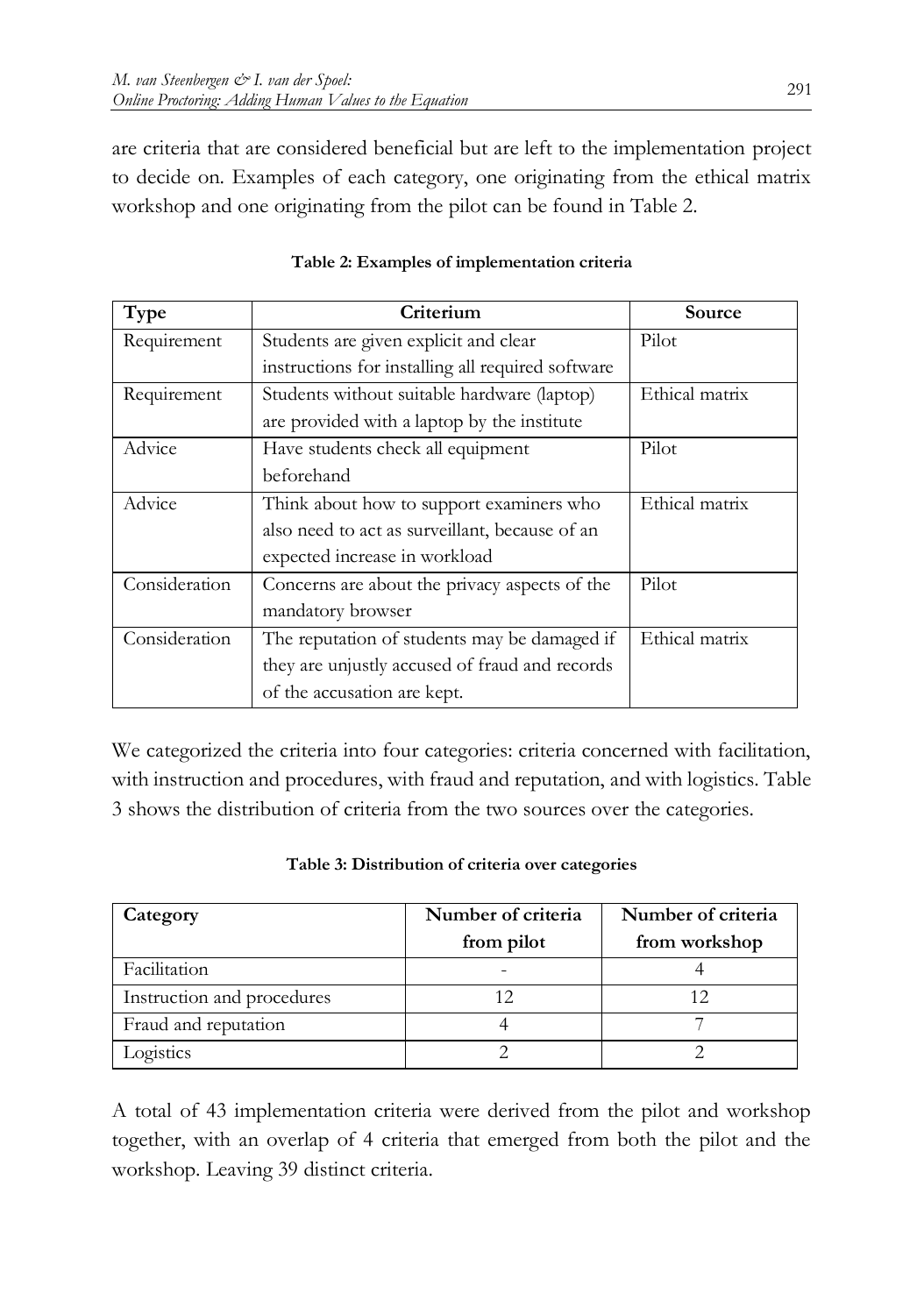Analysis of the two sets of criteria reveals a clear difference in focus between the pilot and the workshop. As expected, the criteria from the pilot were more functionoriented, whereas the criteria from the workshop were more value-oriented.

Thus, only the workshop led to criteria regarding the facilitation of students who do not have access to the required hardware or to a suitable space to take the exam (related to the value of equality) and the facilitation of examiners who experience a sudden increase of workload because of the application of online proctoring software (related to the value of well-being).

As for the category of instruction and protocol we found that the criteria from the pilot are focused on providing clear instructions to both students and employees regarding all phases of the examination process, ranging from timely preparation and testing of the technology beforehand to sitting the exam as well as the careful closure of the sitting. The criteria from the ethical workshop are focused on augmenting the protocol with protective measures for students, such as safe online identification, informed consent, right of inspection, dealing with physical disabilities and technical incidents during the exam sitting (related to the values of well-being and privacy). In addition, the workshop led to criteria concerning the long-term effects and feasibility of the online proctoring solution (related to the value of autonomy).

In the category of fraud and reputation, the criteria from the pilot dealt with the fraud analysis effectiveness. The criteria from the workshop dealt with the risk to the reputation of both students (incorrect signalling by the algorithm of potential fraud) and institute (mistakes in the process, reduced perceived value of exam result, privacy breach).

Finally, in the category of logistics, the pilot led to criteria concerning the suitability of online proctoring software for various types of exam, whereas the workshop focused on the feasibility of the entire process of online proctoring (value of wellbeing).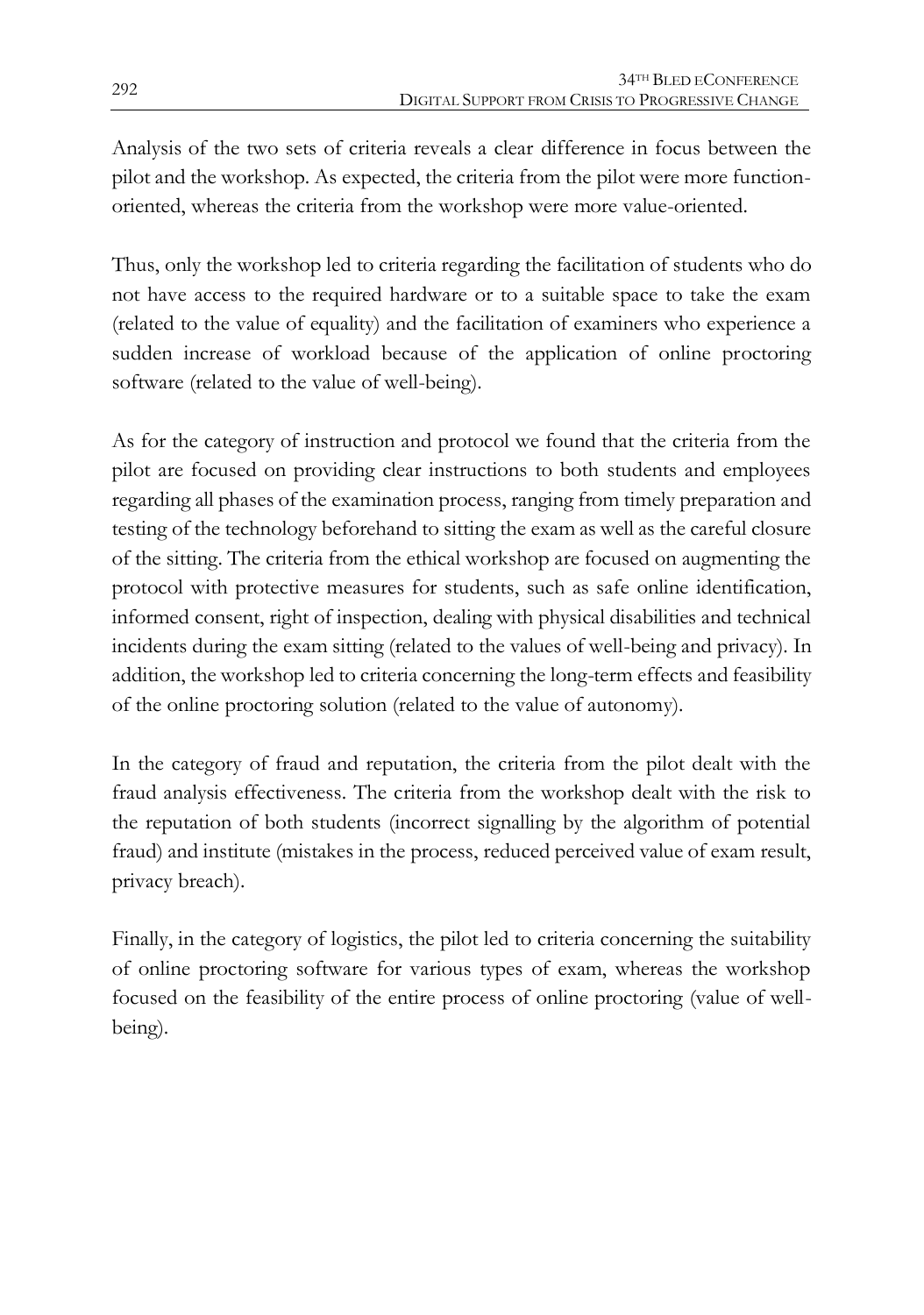## **5 Conclusion**

In this study we investigated whether the use of the ethical matrix as adapted by Van der Stappen & van Steenbergen (2020) enriched the outcomes of a functional pilot concerning the formulation of implementation criteria of online proctoring software. We expected that the explicit focus of the matrix on the values of various stakeholders would generate additional criteria. The analysis of the two lists of criteria generated from the pilot on the one hand and the workshop using the ethical matrix on the other hand, confirmed that the two approaches lead to different types of criteria.

We conclude that the pilot and the ethical session are complementary. The pilot led to implications focused on function, whereas the ethical session provided insight into value-oriented requirements. We believe that in educational institutes value and function are equally important. By allocating a workshop to formulating ethical requirements and considerations early in the process, the importance of both function and values can be considered during the implementation. The ethical matrix appears to be a very useful instrument in facilitating and structuring discussions on values by non-ethicists such as educators and students.

Our study concerns only one case which of course limits its potential for generalization. We believe, however, that the results are promising. Increased application of the ethical matrix in a diversity of contexts will hopefully lead to more comparative analyses in the vein of our study. Besides providing increasing insight in the effects of applying the ethical matrix, we are hopeful that it will also contribute to implementations that are more sensitive to the values of all stakeholders concerned. We intend to study how the ethical matrix can also be used to test this, by applying it again after having conducted online proctoring for some time, as proposed in Van der Stappen & Van Steenbergen (2020).

We believe that the use of the ethical matrix might add the dimension of impact to the widely accepted dimensions of functional and non-functional requirements in digital application.